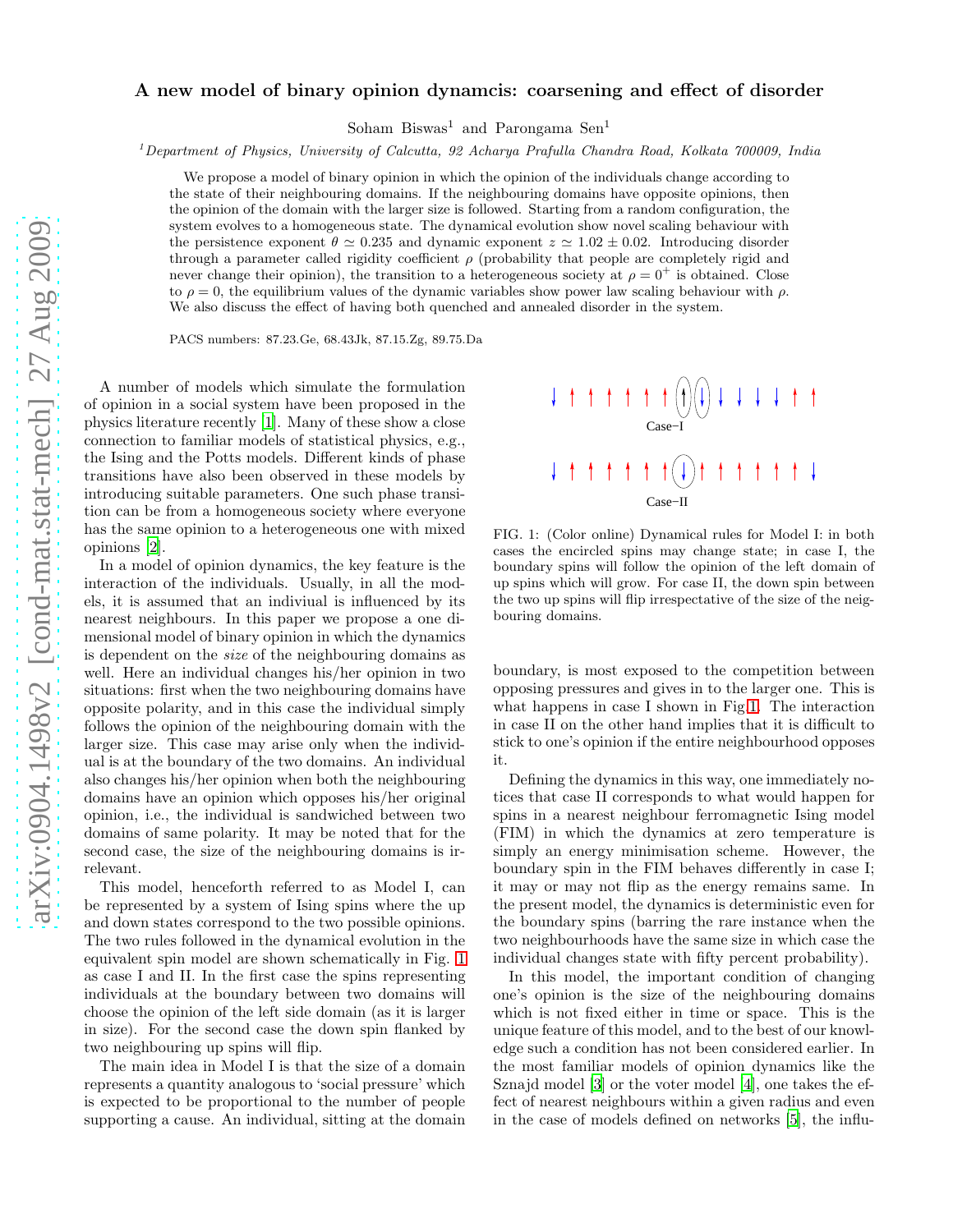encing neighbours may be nonlocal but always fixed in identity.

We have done Monte Carlo simulations to study the dynamical evolution of the proposed model from a given initial state. With a system of  $N$  spins representing individuals, at each step, one spin is selected at random and its state updated. After N such steps, one Monte Carlo time step is said to be completed.

If  $N_+$  is the number of people of a particular opinion (up spin) and  $N_-\$  is the number of people of opposite opinion (down spin), the order parameter is defined as  $m = |N_+ - N_-|/N$ . This is identical to the (absolute value of) magnetisation in the Ising model.

Starting from a random initial configuration, the dynamics in Model I leads to a final state with  $m = 1$ , i.e., a homogeneous state where all individuals have the same opinion. It is not difficult to understand this result; in absence of any fluctuation, the dominating neighbourhood (domain) simply grows in size ultimately spanning the entire system.

We have studied the dynamical behaviour of the fraction of domain walls  $D$  and the order parameter  $m$  as the system evolves to the homogeneous state. We observe that the behaviour of  $D(t)$  and  $m(t)$  are consistent with the usual scaling behaviour found in coarsening phenomena;  $D(t) \propto t^{-1/z}$  with  $z = 1.00 \pm 0.01$  and  $m(t) \propto t^{1/2z}$ with  $z = 0.99 \pm 0.01$ . These variations are shown in Fig. [2.](#page-1-0)



<span id="page-1-0"></span>FIG. 2: (Color online) Growth of order parameter m with time for two different system sizes along with a straight line (slope 0.51) shown in a log-log plot. Inset shows the decay of fraction of domain wall D with time.

We have also calculated the persistence probability that a person has not change his/her opinion up to time t. Persistence, which in general is the probability that a fluctuating nonequilibrium field does not change sign upto time  $t$ , shows a power law decay behaviour in many physical phenomena, i.e.,  $P(t) \propto t^{-\theta}$ , where  $\theta$  is the persistence exponent. In that case, one can use the finite size scaling relation [\[6,](#page-3-5) [7\]](#page-3-6)

<span id="page-1-1"></span>
$$
P(t, L) \propto t^{-\theta} f(L/t^{1/z}).\tag{1}
$$

For finite systems, the persistence probability saturates at a value  $\propto L^{-\alpha}$  at large times. Therefore, for  $x << 1$  ,  $f(x) \propto x^{-\alpha}$  with  $\alpha = z\theta$ . For large x,  $f(x)$  is a constant. Thus one can obtain estimates for both z and  $\theta$  using the above scaling form.

In the present model the persistence probability does show a power law decay with  $\theta = 0.235 \pm 0.003$ , while the finite size scaling analysis made according to [\(1\)](#page-1-1) suggests a z value  $1.04\pm0.01$  (Fig. [3\)](#page-1-2). Thus we find that the values of z from the three different calculations are consistent and conclude that the dynamic exponent  $z = 1.02 \pm 0.02$ .

It is important to note that both the exponents z and  $\theta$  are novel in the sense that they are quite different from those of the one dimensional Ising model [\[8](#page-3-7)] and other opinion/voter dynamics models [\[9](#page-3-8), [10](#page-3-9), [11](#page-3-10)]. Specifically in the Ising model,  $z = 2$  and  $\theta = 0.375$  and for the Sznajd model the persistence exponent is equal to that of the Ising model. This shows that the present model belongs to an entirely new dynamical class.



<span id="page-1-2"></span>FIG. 3: (Color online) The collapse of scaled persistence probability versus scaled time using  $\theta = 0.235$  and  $z = 1.04$  is shown for different system sizes. Inset shows the unscaled data.

The Model I described so far has no fluctuation. Fluctuations or disorder can be introduced in several ways. We adopt a realistic outlook: since every individual is not expected to succumb to social pressure, we modify Model I by introducing a parameter  $\rho$  called rigidity coefficient which denotes the probability that people are completely rigid and never change their opinions. The modified model will be called Model II in which there are  $\rho N$  rigid individuals (chosen randomly at time  $t = 0$ ), who retain their initial state throughout the time evolution. Thus the disorder is quenched in nature. The limit  $\rho = 1$  corresponds to the unrealistic noninteracting case when no time evolution takes place;  $\rho = 1$  is in fact a trivial fixed point. For other values of  $\rho$ , the system evolves to a equilibrium state.

The time evolution changes drastically in nature with the introduction of  $\rho$ . All the dynamical variables like order parameter, fraction of domain wall and persistence attain a saturation value at a rate which increases with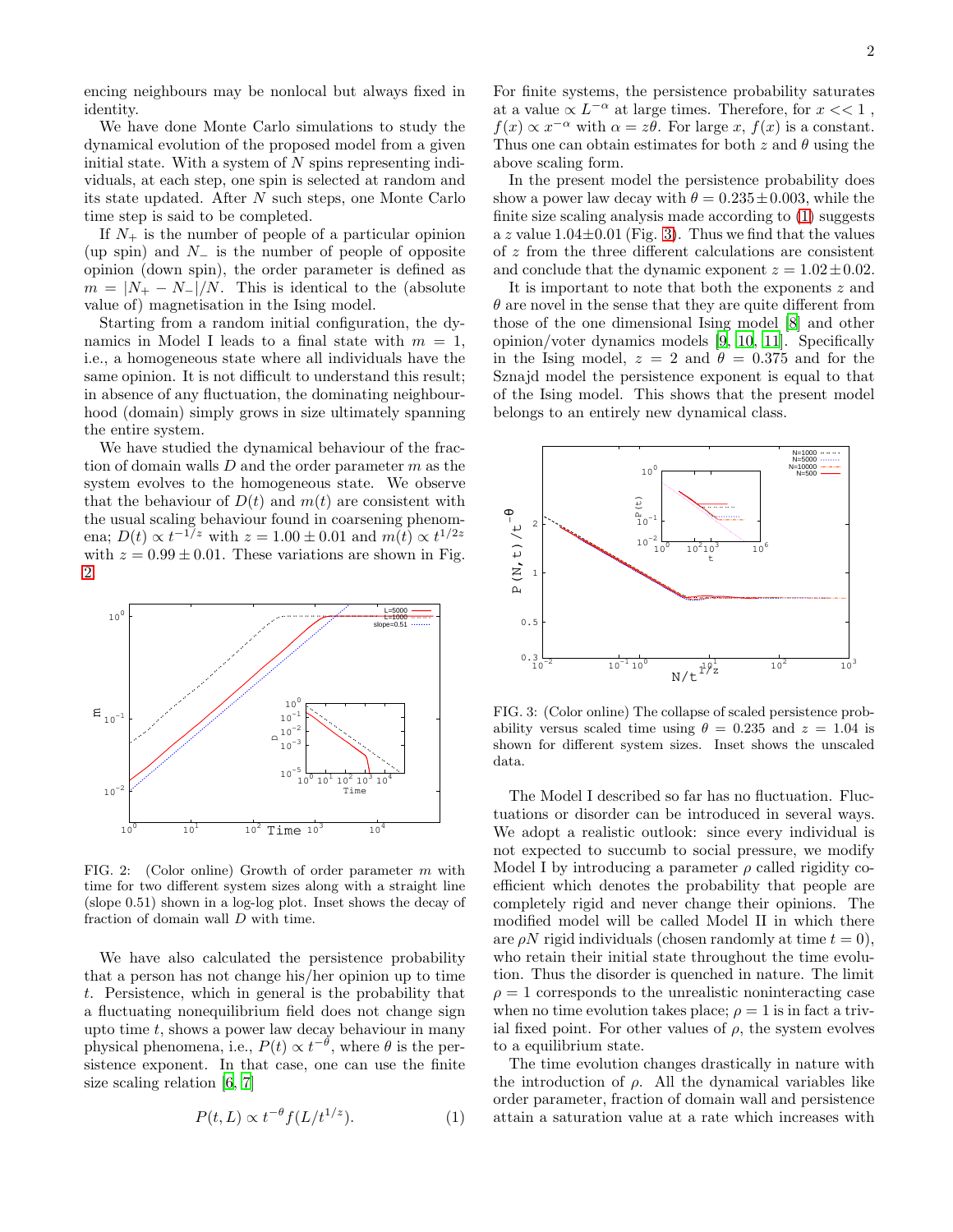$\rho$ . Power law variation with time can only be observed for  $\rho < 0.01$  with the exponent values same as those for  $\rho = 0$ . The saturation or equilibrium values on the other hand show the following behaviour:

$$
m_s \propto N^{-\alpha_1} \rho^{-\beta_1}
$$
  
\n
$$
D_s \propto \rho^{\beta_2}
$$
  
\n
$$
P_s = a + b\rho^{\beta_3}
$$
\n(2)

where in the last equation  $a(\sim 10^{-2})$  and  $\beta_3(\sim 0.36)$  are dependent on N. The values of the exponents are  $\alpha_1 =$  $0.500 \pm 0.002$ ,  $\beta_1 = 0.513 \pm 0.010$ ,  $\beta_2 = 0.96 \pm 0.01$ . (Figs [4](#page-2-0) and [5.](#page-2-1)) The variation of  $m_s$  with  $\rho$  is strictly speaking not valid for extremely small values of ρ. However, at such small values of  $\rho$ , it is difficult to obtain the exact form of the variation numerically.



<span id="page-2-0"></span>FIG. 4: (Color online) Satuaration values of fraction of domain walls  $D_s$  and persistence probability  $P_s$  (shown in inset) increase with rigidity coefficient  $\rho$  in a power law manner. There is no system size dependence for both the quantities.

It can be naively assumed that the  $N\rho$  rigid individuals will dominantly appear at the domain boundaries such that in the first order approximation (for a fixed population),  $D \propto 1/\rho$ . This would give  $m \propto 1/\sqrt{\rho}$  indicating  $\beta_1 = 0.5$  and  $\beta_2 = 1$ . The numerically obtained values are in fact quite close to these estimates.

The results obtained for Model II can be explained in the following way: with  $\rho \neq 0$ , the domains cannot grow freely and domains with both kinds of opinions survive making the equilibrium  $m_s$  less than unity. Thus the society becomes heterogeneous for any  $\rho > 0$  when people do not follow the same opinion any longer. The variation of  $m_s$  with N shows that  $m_s \to 0$  in the thermodynamic limit for  $\rho > 0$ . Thus not only does the society become heterogenous at the onset of  $\rho$ , it goes to a completely disordered state analogous to the paramagnetic state in magnetic systems. Thus one may conclude that a phase transition from a ordered state with  $m = 1$  to a disrodered state  $(m = 0)$  takes place for  $\rho = 0^+$ . It may be recalled here that  $m = 0$  at the trivial fixed point  $\rho = 1$  and therefore the system flows to the  $\rho = 1$  fixed



<span id="page-2-1"></span>FIG. 5: (Color online) Scaled satuaration value of  $m_s$  decays with the rigidity coefficient  $\rho$ . nset shows the unscaled data.

point for any nonzero value of  $\rho$  indicating that  $\rho = 1$  is a stable fixed point.

That the saturation values of the fraction of domain walls do not show system size dependence for  $\rho = 0^+$ further supports the fact that the phase transition occurs at  $\rho = 0$ .

The effect of the parameter  $\rho$  is therefore very similar to thermal fluctuations in the Ising chain, which drives the latter to a disordered state for any non-zero temperature,  $\rho = 1$  being comparable to infinite temperature. However, the role of the rigid individuals is more similar to domain walls which are pinned rather than thermal fluctuations. In fact, the Ising model will have dynamical evolution even at very high temperatures while in Model II, the dynamical evolution becomes slower with  $\rho$ , ultimately stopping altogether at  $\rho = 1$ . This is reflected in the scaling of the various thermodynamical quantities with  $\rho$ , e.g., the order parameter shows a power law scaling above the transition point.



<span id="page-2-2"></span>FIG. 6: The flow lines in the  $\rho - \mu$  plane: Any non-zero value of  $\rho$  with  $\mu = 0$  drives the system to the disordered fixed point  $\rho = 1$ . Any nonzero value of  $\mu$  drives it to the ordered state  $(\mu = 1, \text{ which is a line of fixed points})$  for all values of  $\rho$ .

Since the role of  $\rho$  is similar to domain wall pinning,